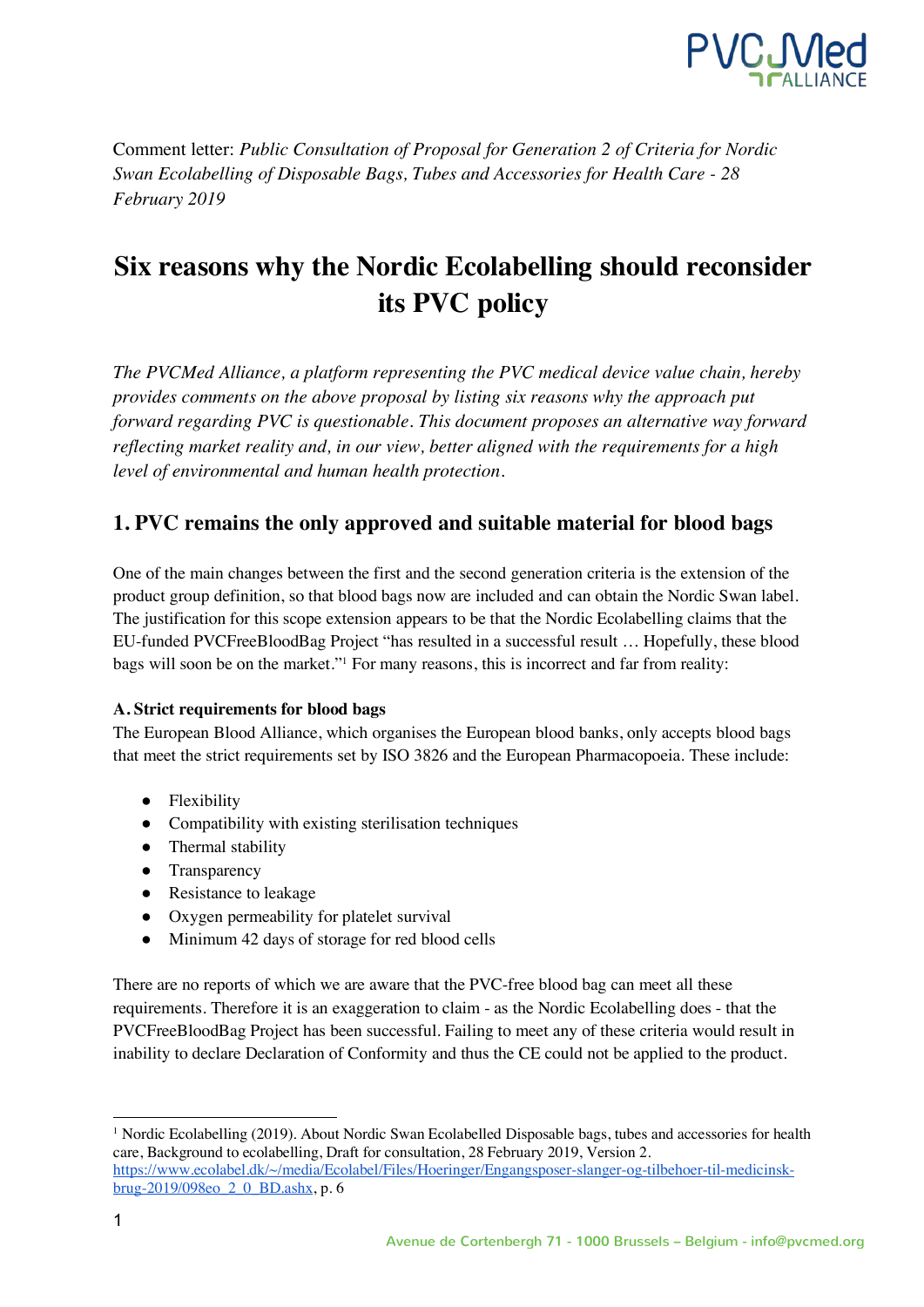#### **B. Storage period of 21 to 28 days is unacceptable for Europe's medical authorities**

Currently, 42 days is the minimum storage period for red blood cells. This is achieved with PVC plasticised with DEHP, which stabilises the red blood cells. In practice, even up to 49 days can be achieved. H. Gulliksson et al. (2017) published the results obtained with the multilayer polyolefin blood bag developed by the PVCFreeBloodBag Project: hemolysis levels exceeded tolerable levels already after 21 days with PAGGS-M solution and 28 days with PAGGG-M solution.<sup>2</sup>

While much blood is used within a few weeks, there are several reasons why a storage period of up to 42/49 days is crucial:

- 1. The warehousing and distribution of the national blood supplies in Europe are based on up to 42/49 days shelf life. Patients' safety depends on this stability of supply of blood components stored in blood bags, especially of Red Blood Cells (RBCs) that have to meet the criteria of a low hemolysis rate without visible hemolysis in the supernatant.
- 2. A shorter storage period would have dramatic consequences in the national supply chain for RBCs. A reduced storage time could only be compensated by an increase amount of RBCs including an extension of warehouse capacity and furthermore in increase of donations. To increase the number of donations will be very difficult as the motivation of the population to donate blood is typically low and is thus a challenge in many of the European countries already today. This would increase the risk of blood shortages, an increase in discarding outdated RBCs and pose a threat to patients. Last but not least, an increase in discards of voluntarily donationed blood is also an ethical problem for the public.
- 3. Rare blood types are often in low stock. Thus, the shelf life of the blood must be as long as possible to have enough supply otherwise, certain patients would be at risk not to receive their life saving blood units.<sup>3</sup>
- 4. Unforeseen events, big social events, seasonal volatilities such as holiday periods, distribution of blood groups, and compatibility of blood groups are some of the factors that can impact blood supplies. Typically, holiday periods do already today pose a supply risk, this would dramatically increase in case the storage period is reduced to only 28 days. A shorter shelf life would heighten the risk of shortages.

### **C. Questionable scientific validity of LCAs**

In addition to its superficial approach to the technical requirements for blood bags it should also be mentioned that the PVCFreeBloodBag Project has been criticised for not being scientific in the way they have been using life cycle analyses (LCA).

To document the negative health and environment impacts of DEHP-PVC, two LCAs have been conducted as part of the Project. Both concluded that the polyolefin bag had less negative impact on health and environment than DEHP-PVC. However, independent LCA experts from Manchester University, commissioned by the European Council of Vinyl Manufacturers, have seriously questioned the scientific validity of both LCAs. In Manchester University's review of the 2012 LCA, it is for instance stated that "the methods used to carry out the LCA are not consistent with the LCA

 $\overline{a}$ 

<sup>2</sup> Gulliksson, H., Meinke, S., Ravizza, A., Larsson, L., & Höglund, P. (2016). Storage of red blood cells in a novel polyolefin blood container: A pilot in vitro study. *Vox Sanguinis, 112*(1), 33-39. doi:10.1111/vox.12472, p. 1

<sup>3</sup> Raat, N., Berends, F., Verhoeven, A., de Korte, D. and Ince C. (2005). The age of stored red blood cell concentrates at the time of transfusion. *Transfusion Medicine* 15, 419–423. doi: 10.1111/j.1365-3148.2005.00606.x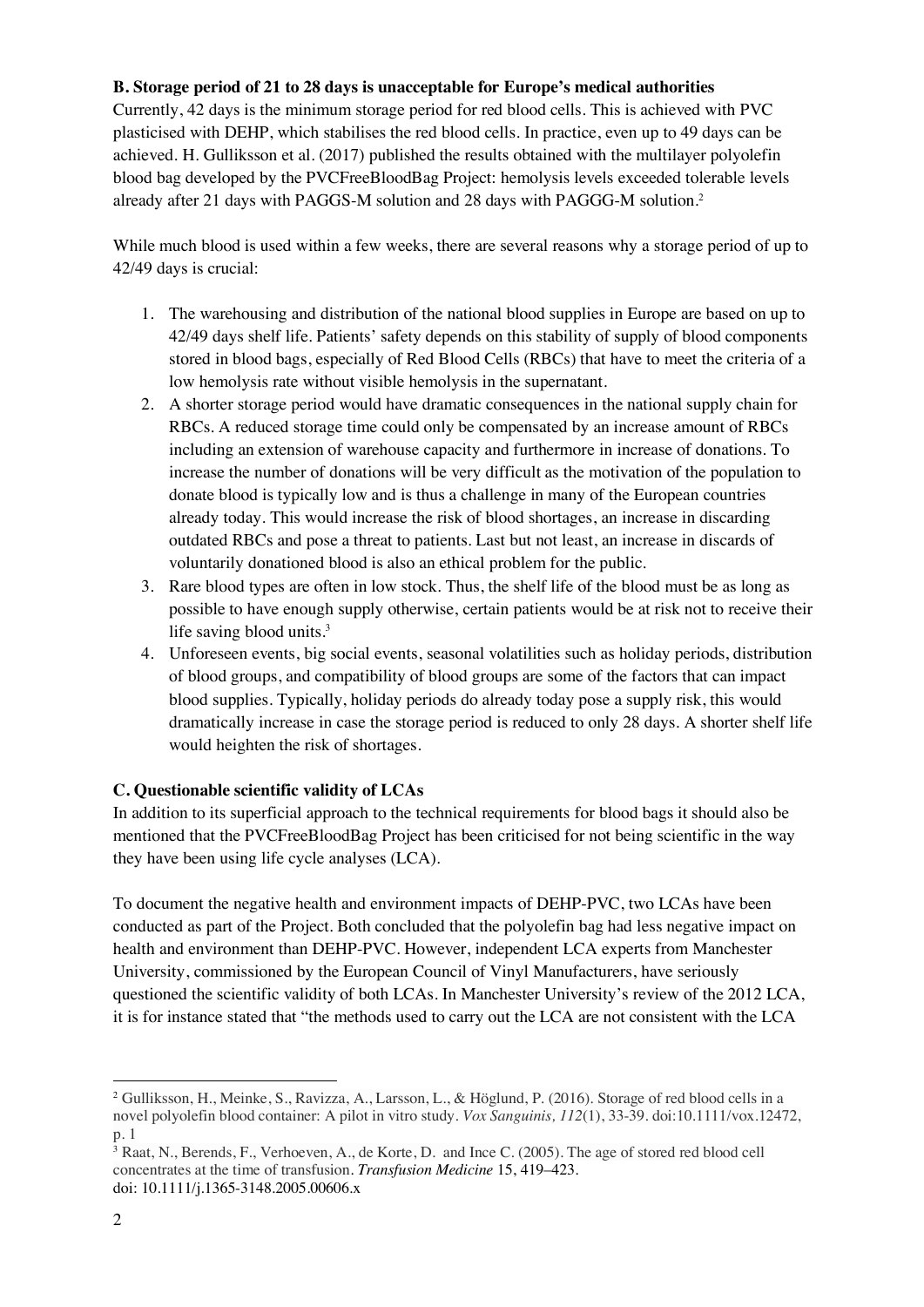ISO standards 14040/44" and "the assumptions on the leakage and uptake of DEHP appear to be arbitrary as they are not supported by evidence or published references."<sup>4</sup>

#### **D. The blood supply value chain cannot just change polymer**

PVC replaced glass containers for blood in the 1950s and has since remained the only accepted material for blood bags. During that time, significant resources have been invested in technological innovation throughout the value chain in equipment, production processes, sterilisation etc. so as to continually improve the performance of the PVC blood bag. Further, it should be noted that blood banks' equipment is also set up for PVC blood bags. Thus, changing from PVC to another polymer is a massive task that would take years of research and development throughout the value chain. Especially radio frequency (RF) sealing technique are based on the material properties of PVC. RF sealing is not only used during blood bag production of practically all manufacturers, but also during all process steps of the blood component production in blood centers. It remains a crucial technology to seal bags and tube and thus ensure the close and sterile blood bag systems.

H. Gulliksson et al. seem aware of this issue. On page 6, they write that the non-PVC alternative's "sealing conditions are somewhat different, implicating that the present sterile connecting devices probably can be used, but new sealing equipment for closing blood bag tubing will be needed."<sup>5</sup> These technical issues, which will require substantial investments in research and development, must be solved before a new bag can be considered. In addition, PVCFreeBloodBag Project member and Professor at Karolinska University Hospital Petter Höglund has stated that "the bag is more fragile than the traditional bag and must be packed in a protective foam and placed with caution in the centrifuge to avoid breakage. The tubing is less flexible and more difficult to work with … The bag will be more expensive."<sup>6</sup> These statements from the Karolinska professors clearly demonstrate that PVC remains a unique polymer for manufacturing safe and affordable blood bags, tubing and other medical devices. To claim, as the Nordic Ecolabelling does, that the PVCFreeBloodbag Project has been a success when the alternative is lacking essential technical properties and will increase healthcare costs is a distortion of reality.

# **2. Substituting PVC is no guarantee for better protection of health and environment**

The underlying assumption in the criteria document is that replacement of PVC by alternative materials is preferable. Documentation, however, is lacking to justify that, and it is highly doubtful if non-PVC medical devices are better for health and environment.

When discussing replacement of PVC, it is most often the classified phthalates that are in focus. Yet with the substitution of classified phthalates that is ongoing, the issue of substituting PVC is becoming more and more irrelevant. According to a newly published report by the Danish EPA, "it cannot be concluded from using LCAs that another type of plastic is generally better than PVC ... The

<sup>4</sup> A. Azapagic (2012). Critical review of the study "Life Cycle Assessment, LCA, study of PVC blood bag. Manchester University. https://pvcmed.org/wp-content/uploads/2019/03/Critical\_review-of-the-study-Life-Cycle-Assessment-of-PVC-blood-bags-2012.pdf p. 2

<sup>5</sup> Gulliksson, H., Meinke, S., Ravizza, A., Larsson, L., & Höglund, P. (2016). Storage of red blood cells in a novel polyolefin blood container: A pilot in vitro study. *Vox Sanguinis, 112*(1), 33-39. doi:10.1111/vox.12472, p. 6

<sup>&</sup>lt;sup>6</sup> Danske Bioanalytikere (2017). Nu er den endelig på vej – blodposen uden farlig kemi. http://www.dbio.dk/fagog-viden/fagbladet-Danske-Bioanalytikere/tidligerenumrepdf/Documents/2017/149678\_dbio\_8\_17\_WEB.pdf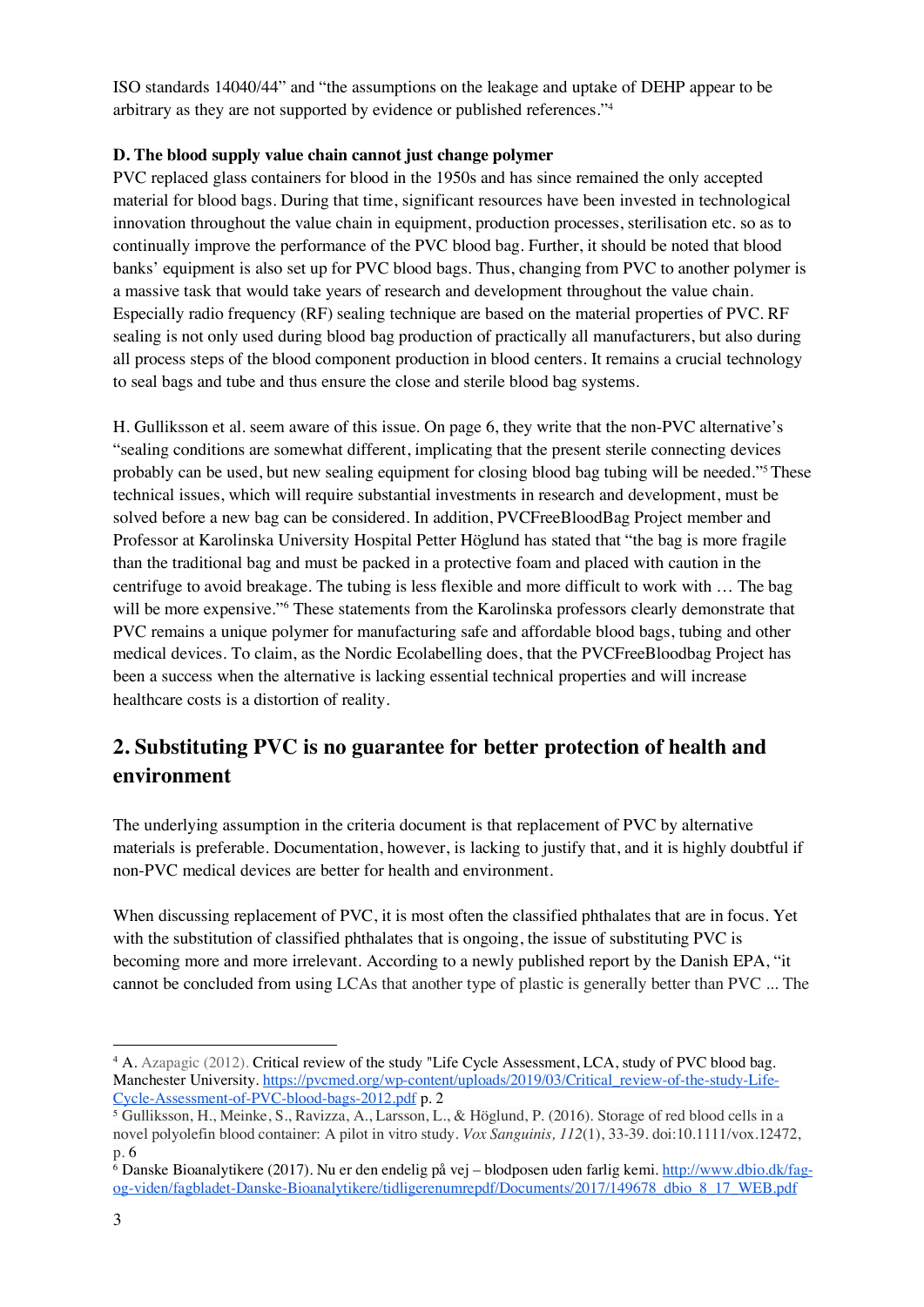alternatives will typically be slightly more expensive than PVC and/or have technical properties minor to PVC."<sup>7</sup>

The Nordic Ecolabelling seems to agree that PVC-free products are not better for health and environment *per se*. On page 3 it is mentioned that "there are alternatives to the use of PVC in many types of disposable products in the health care sector"<sup>8</sup> . Yet on page 5 it is stated that "plastic materials other than PVC can also contain additives with a possible negative impact on the environment and health."<sup>9</sup>

Another point of critique used against PVC is issues related to waste incineration. In the criteria document it is mentioned that "due to the waste problems with PVC, Denmark has specific national legislation on this matter."<sup>10</sup> It is true that Denmark for almost 20 years has had a different PVC waste policy than the other Nordic countries. For many years, incineration of PVC waste has been regarded as a serious environmental problem by Danish authorities and has subsequently been subject to regulation. However, a new report from 2018 by the Nordic Council of Ministers shows that the other Nordic countries have chosen not to follow in the Danish footsteps in this matter. Sweden, Norway and Finland find it environmentally sound, through incineration, to recover the energy of the PVC waste that is not recycled.<sup>11</sup>

The reason why incineration of PVC waste is seen as an issue is explicitly mentioned in the criteria document: "The neutralisation process generates a large amount of problematic residues in the incineration plant, and this residue must be deposited under special conditions."<sup>12</sup> In a 2018 report by the Danish Environmental Agency it has been calculated that PVC waste is responsible for under 5% of the neutralisation residues that must be disposed of as hazardous waste. Taking into account that PVC used for medical devices only account for 1% of the overall PVC consumption, the share of neutralisation residues originating from PVC medical devices must be regarded as a minor issue compared to all the obvious benefits PVC medical devices give to society. Furthermore, projects show that recycling of uncontaminated PVC medical devices is indeed possible and has a huge potential. This is due to PVC's recyclability, which in most cases is superior to other polymers. With increasing recycling rates, the share of PVC medical devices sent to incineration will most likely decline.

## **3. PVC-based medical devices enable recycling**

In the criteria document it is mentioned that "medical disposable products are mainly sent for incineration, as recycling is difficult as such products very often have been in contact with medical products or body fluids."<sup>13</sup>

It is true that the healthcare sector has often been kept out of the discussion about circular economy due to fear of contamination from used medical devices. However, the Nordic Ecolabelling does not seem to be aware that successful projects in Australia, New Zealand and the UK show a great

 $\overline{a}$ 

<sup>7</sup> Lassen, C. et al. (2018). Kortlægning af PVC i Danmark 2018. Miljøprojekt nr. 2049. Miljøstyrelsen, p. 90, 120

<sup>8</sup> Nordic Ecolabelling (2019), p. 3

<sup>9</sup> Nordic Ecolabelling (2019), p. 5

<sup>10</sup> Nordic Ecolabelling (2019), p. 3

<sup>11</sup> Fråne, A., Miliute-Plepiene, J., Alexandra Almasi, M. & Westöö, A.K. (2019). PVC waste treatment in the Nordic countries. Nordic Council of Ministers. http://norden.divaportal.org/smash/get/diva2:1287469/FULLTEXT01.pdf

 $12$  Nordic Ecolabelling (2019), p. 7-8

<sup>&</sup>lt;sup>13</sup> Nordic Ecolabelling (2019), p. 7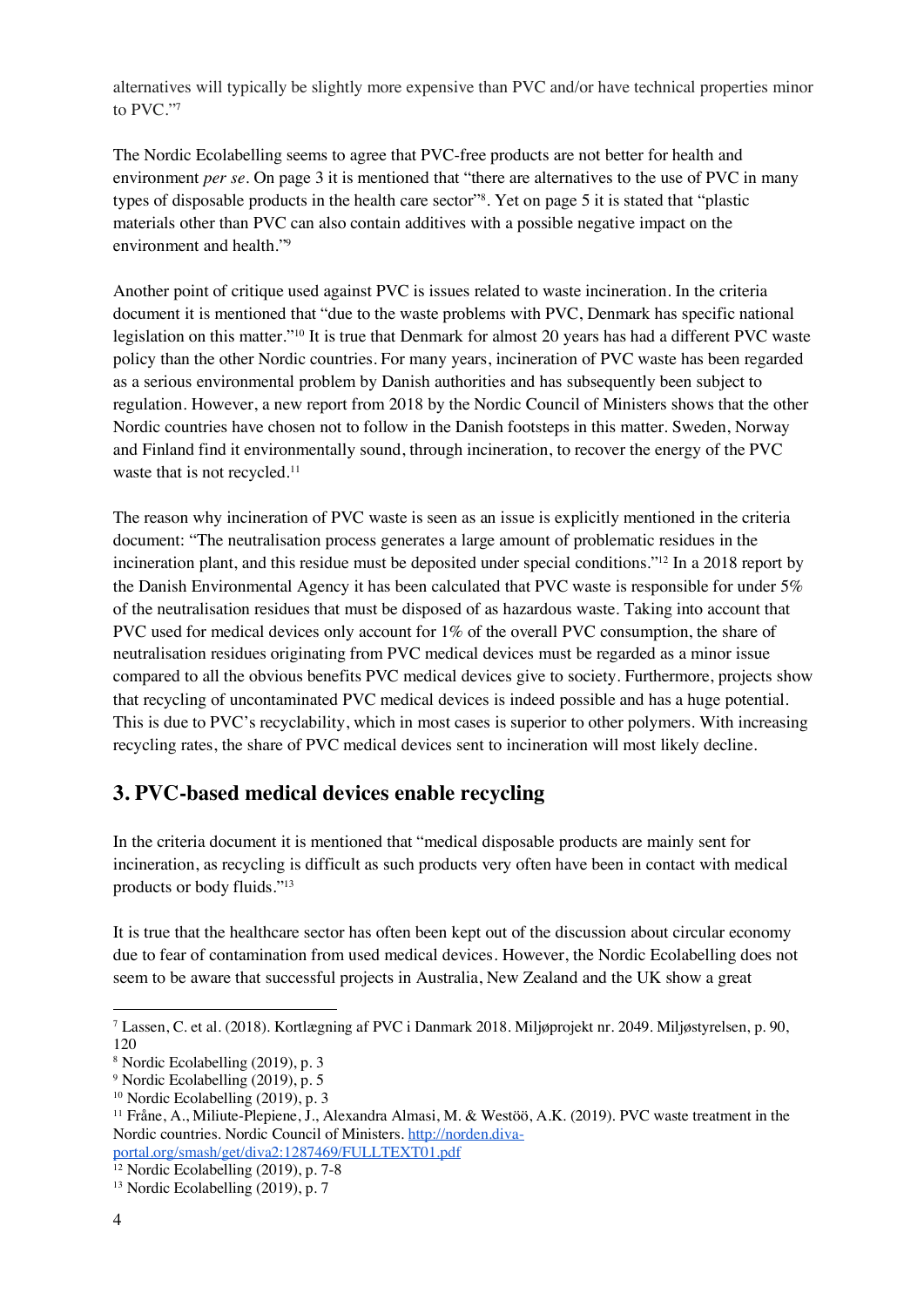potential to collect medical devices and recycle them into useful products. Hospitals save money by diverting waste from expensive treatment processes for clinical waste and at the same time contribute to circular economy, reduce carbon emissions and help save energy. The collection and recycling are done without risk to hospital staff, patients or recyclers as the collection is limited to PVC medical devices which have only been used on pre-screened patients and have not been in contact with bodily fluids or medicines. This practice can be likened to collection schemes for deposit bottles. PVCMed Alliance is willing to work with Nordic authorities to test similar recycling projects.

A prerequisite for successful plastics recycling is mono-streams. As most PVC-based medical devices are made from only one polymer, they are ideal for recycling. Non-PVC medical devices are often made from a combination of different polymers with multiple additives, which makes recycling impossible with current technologies.

## **4. Alternatives to DEHP**

Since 2007, when the first criteria were published, four alternatives to DEHP have been additionally included in the European Pharmacopoeia.<sup>14</sup>

Further, the new Medical Device Regulation (MDR, Regulation (EU) 2017/745) requires starting from 2020 medical device manufacturers to justify the continued use of CMR substances, including DEHP. Preliminary guidelines as indicated in the MDR were published in March 2019 and will become mandatory following publication of the final guidelines. As alternatives to DEHP are available and CE marked medical devices are already on the market, it will most likely be very difficult to justify the continued use.

# **5. The PVC industry is on a journey towards sustainable development**

In the period between the first (2007) and second criteria (2019) the European PVC industry value chain has achieved substantial results through VinylPlus, its Voluntary Commitment to sustainable development. Achievements include recycling of more than 4.2 million tonnes PVC since 2000, replacement of unwanted additives, emission controls etc. As a result, VinylPlus is now regarded as a frontrunner for the circular economy by the European Commission and a role model for other industry sectors by the UN.

VinylPlus is financing different environmental projects related to PVC, for instance the UK take back scheme for PVC medical devices, RecoMed.

The VinylPlus programme, its large investments and sustainability achievements are completely ignored by the Nordic Ecolabelling, which must be considered as a fundamental lack in the criteria document.

# **6. Chlorine chemistry is key to our society**

The Nordic Ecolabelling expresses concerns about chlorine and chlorine production. Yet chlorine chemistry is key to our society. Besides being a raw material for polyvinyl chloride, chlorine is used to disinfect drinking water and treat waste water, in manufacturing of life-saving pharmaceuticals,

<sup>&</sup>lt;sup>14</sup> EDQM (2018). The Ph. Eur. revised its general chapters on plasticised PVC materials. https://www.edqm.eu/en/news/ph-eur-revised-its-general-chapters-plasticised-pvc-materials